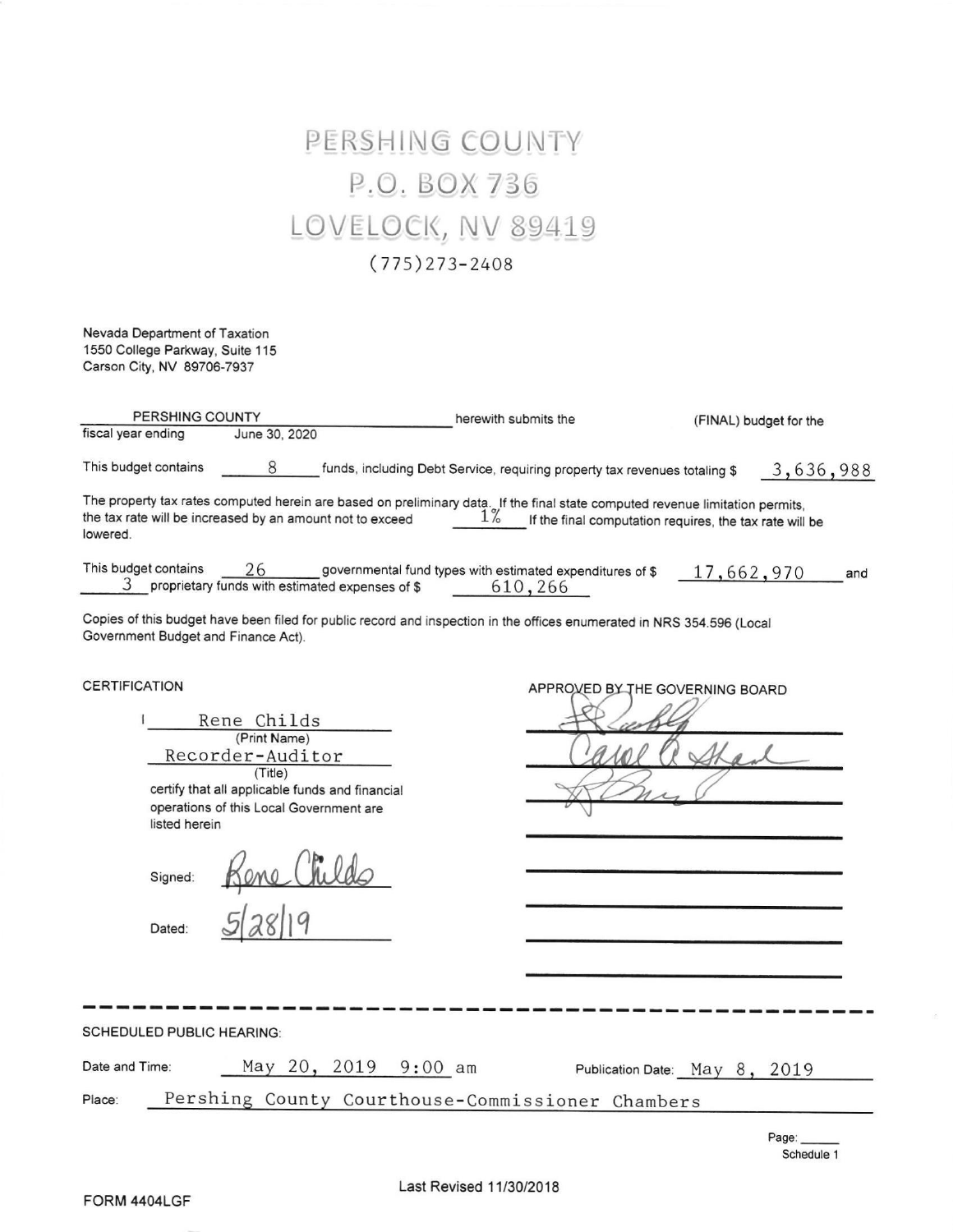## PERSHING COUNTY FINAL BUDGET MESSAGE

## 2019-2020

The ending balances in the majority of the funds receiving property taxes or Consolidated Tax Revenue have been set at an amount to assure that fimds are available to begin the 2020-2021 year.

As in the past, the ending fund balance in the General Fund reflects an amount which is much lower than what Courty Officials are comfortable with. The Board of Commissioners has recognized a decline in revenues and is monitoring the expenditures of all departments. Before the Final Budget is set, all department Heads will be contacted to review their budgets, as all expenditures must be reduced. The final revenue figures were based on the total abatement amount shown on the Tax Abatement Summary Sheet.

Again this year the Commissioners have prioritized Capital Outlay for the Building Fund. The Capital Improvement Committee has met and prioritized projects to be completed over the next couple of years. The Budget reflects this increase in expenditures for Capital Outlay as a whole.

The tax rate in the Indigent funds is the rate established pursuant to NRS 428.295, plus the respective funds were determined based on 104.5 percent of the amount allocated for that purpose for the previous fiscal year.

The Medical Indigent Care #2 Fund is administered pursuant to NRS 428.285.

The tax rate in the Pershing County Agricultural Extension Fund is established pursuant to NRS 549.020(2). The .0370 lery exceeds the .0100 mandated by statute. The additional levy was adopted by a unanimous vote of a resolution by the governing board.

The Ad Valorem Capital Projects Fund incorporates the levy of .0500 to provide for Capital Outlay of the County.

The Building Fund incorporates the operating levy of 1.1744 on the assessed value of Net Proceeds of Mines.

The Library Gift Fund, Senior Citizens Gift Fund and the Museum Gift Fund are accounted for separately in the Budget but are reported as one Gift Fund in the Audit.

The Landfill Fund, Ambulance Fund, and Pershing County Electrical Utility Fund are the Proprietary Funds.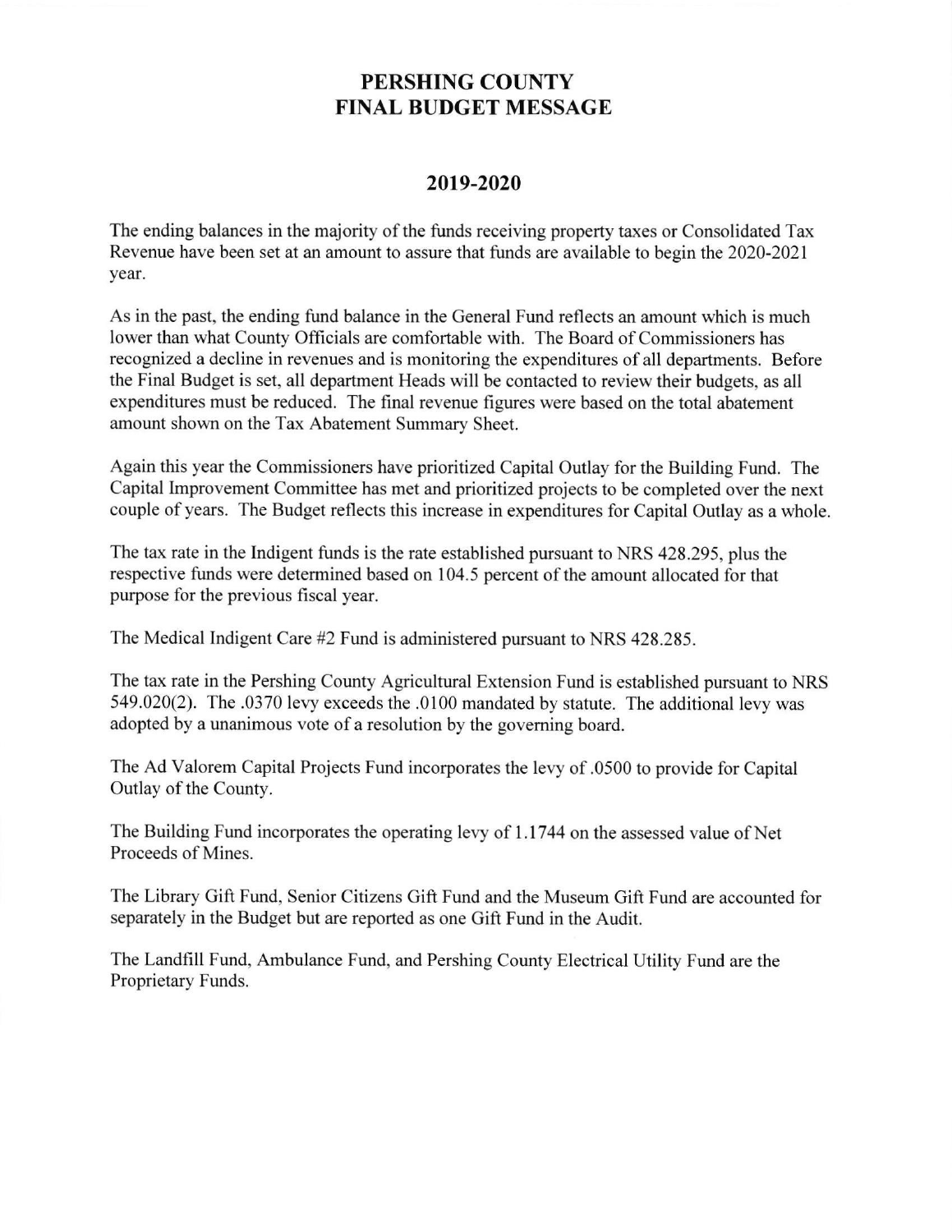|                    |                                              | $\mathbf{1}$   |
|--------------------|----------------------------------------------|----------------|
|                    | SCHEDULE S-2 - STATISTICAL DATA              | 3              |
|                    |                                              | $\overline{4}$ |
|                    |                                              | 5              |
|                    |                                              | 7              |
|                    |                                              | 9              |
| <b>SCHEDULE B</b>  |                                              |                |
|                    | SCHEDULE B - Resources - General Fund        | 10             |
|                    | GENERAL FUND-EXPENDITURES                    |                |
|                    | EXPENSE-GENERAL FUND: GENERAL GOVERNMENT     | 13             |
|                    | EXPENSE-GENERAL FUND: JUDICIAL               | 15             |
|                    | EXPENSE-GENERAL FUND: PUBLIC SAFETY          | 16             |
|                    | EXPENSE-GENERAL FUND: HEALTH                 | 17             |
|                    | EXPENSE-GENERAL FUND: CULTURE AND RECREATION | 18             |
|                    | EXPENSE-GENERAL FUND: COMMUNITY SUPPORT      | 19             |
|                    | EXPENSE-GENERAL FUND: INTERGOVERNMENTAL EXP  | 20             |
|                    |                                              | 21             |
|                    |                                              | 22             |
| SCHEDULE B:        | GENERAL INDIGENT FUND                        | 24             |
| SCHEDULE B:        | MEDICAL INDIGENT FUND #1                     | 25             |
| SCHEDULE B:        | LIBRARY FUND                                 | 26             |
| SCHEDULE B:        | CEMETERY FUND                                | 28             |
| <b>SCHEDULE B:</b> | PERSHING CO. AG. EXT                         | 29             |
| SCHEDULE B:        | MEDICAL INDIGENT CARE #2                     | 30             |
| SCHEDULE B:        | SENIOR CITIZENS FUND                         | 31             |
| SCHEDULE B:        | J.P. ADMIN. FEE FUND                         | 33             |
| <b>SCHEDULE B:</b> | AD VAL. CAPITAL PROJECTS                     | 34             |
| SCHEDULE B:        | RECREATION FUND                              | 36             |
| SCHEDULE B:        | LAW ENFORCEMENT FUND                         | 38             |
| SCHEDULE B:        | 911 SURCHARGE FEE                            | 40             |
| SCHEDULE B:        | OPTION TAX-PUBLIC SAFETY                     | 41             |
| SCHEDULE B:        | IN LIEU OF TAXES FUND                        | 42             |
| <b>SCHEDULE B:</b> | BUILDING FUND                                | 43             |
| SCHEDULE B:        | REGIONAL TRANSPORTATION                      | 45             |
| <b>SCHEDULE B:</b> | FORENSIC SERVICES FUND                       | 46             |
| SCHEDULE B:        |                                              | 47             |
| <b>SCHEDULE B:</b> |                                              | 49             |
| SCHEDULE B:        | 11TH JUDICIAL DISTRICT                       | 50             |
|                    | SCHEDULE B: LIBRARY GIFT FUND                | 52             |
|                    | SCHEDULE B: CRIMINAL ASSET FORFEIT           | 53             |
|                    | SCHEDULE B: SENIOR GIFT FUND                 | 54             |
|                    | SCHEDULE B: MUSEUM GIFT FUND                 | 55             |
| SCHEDULE F         |                                              |                |
| AMBULANCE FUND     | SCHEDULE F1                                  | 56             |
| AMBULANCE FUND     | SCHEDULE F2                                  | 57             |
| LANDFILL FUND      | SCHEDULE F1                                  | 58             |
| LANDFILL FUND      | SCHEDULE F2                                  | 59             |
|                    | P C ELEC UTILITY FUND<br>SCHEDULE F1         | 60             |
|                    | P C ELEC UTILITY FUND<br>SCHEDULE F2         | 61             |
|                    | SCHEDULE C-1: INDEBTEDNESS                   | 62             |
|                    |                                              | 63             |
|                    | Lobbying Expense Estimate                    | 64             |